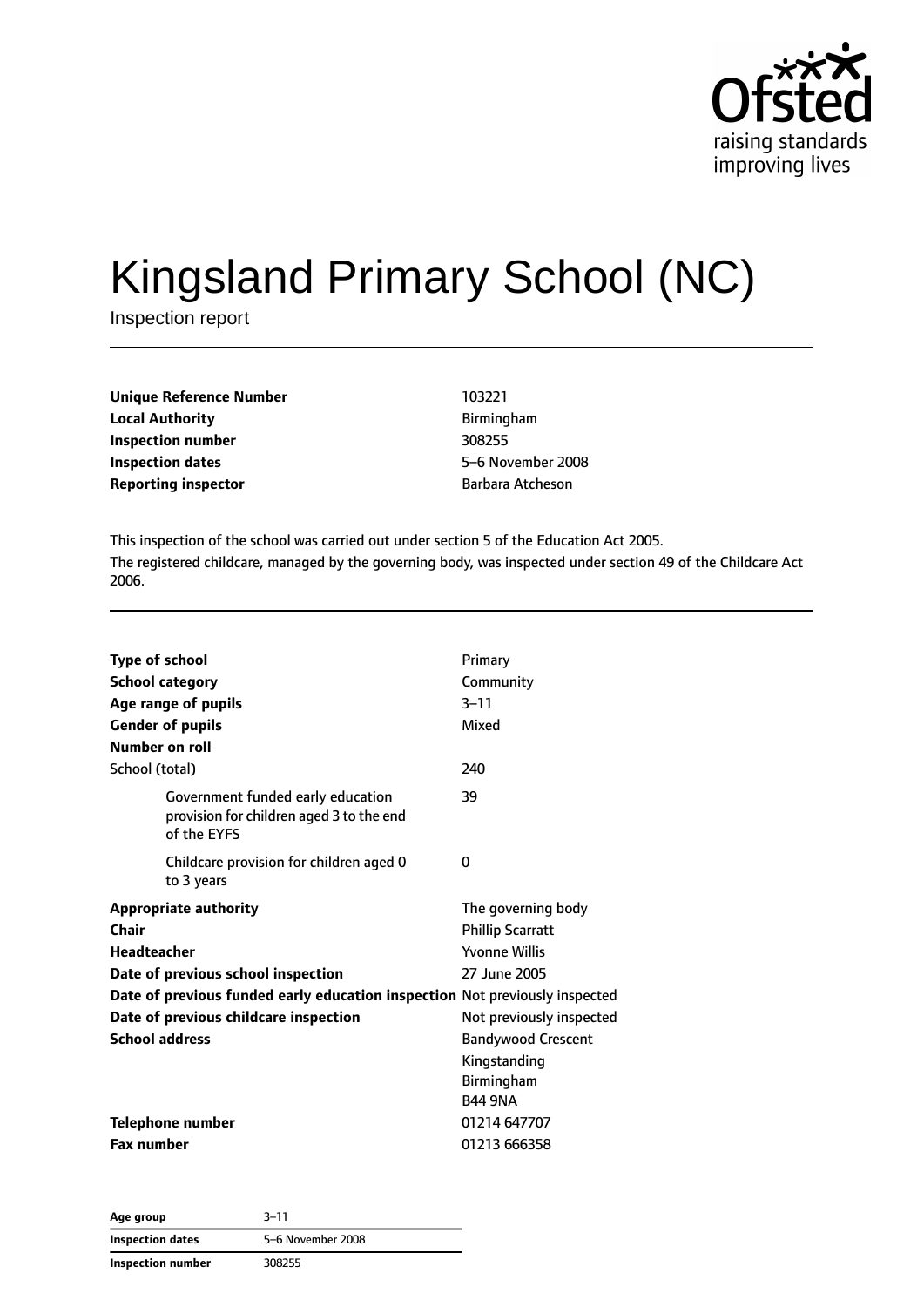.

<sup>©</sup> Crown copyright 2008

Website: www.ofsted.gov.uk

This document may be reproduced in whole or in part for non-commercial educational purposes, provided that the information quoted is reproduced without adaptation and the source and date of publication are stated.

Further copies of this report are obtainable from the school. Under the Education Act 2005, the school must provide a copy of this report free of charge to certain categories of people. A charge not exceeding the full cost of reproduction may be made for any other copies supplied.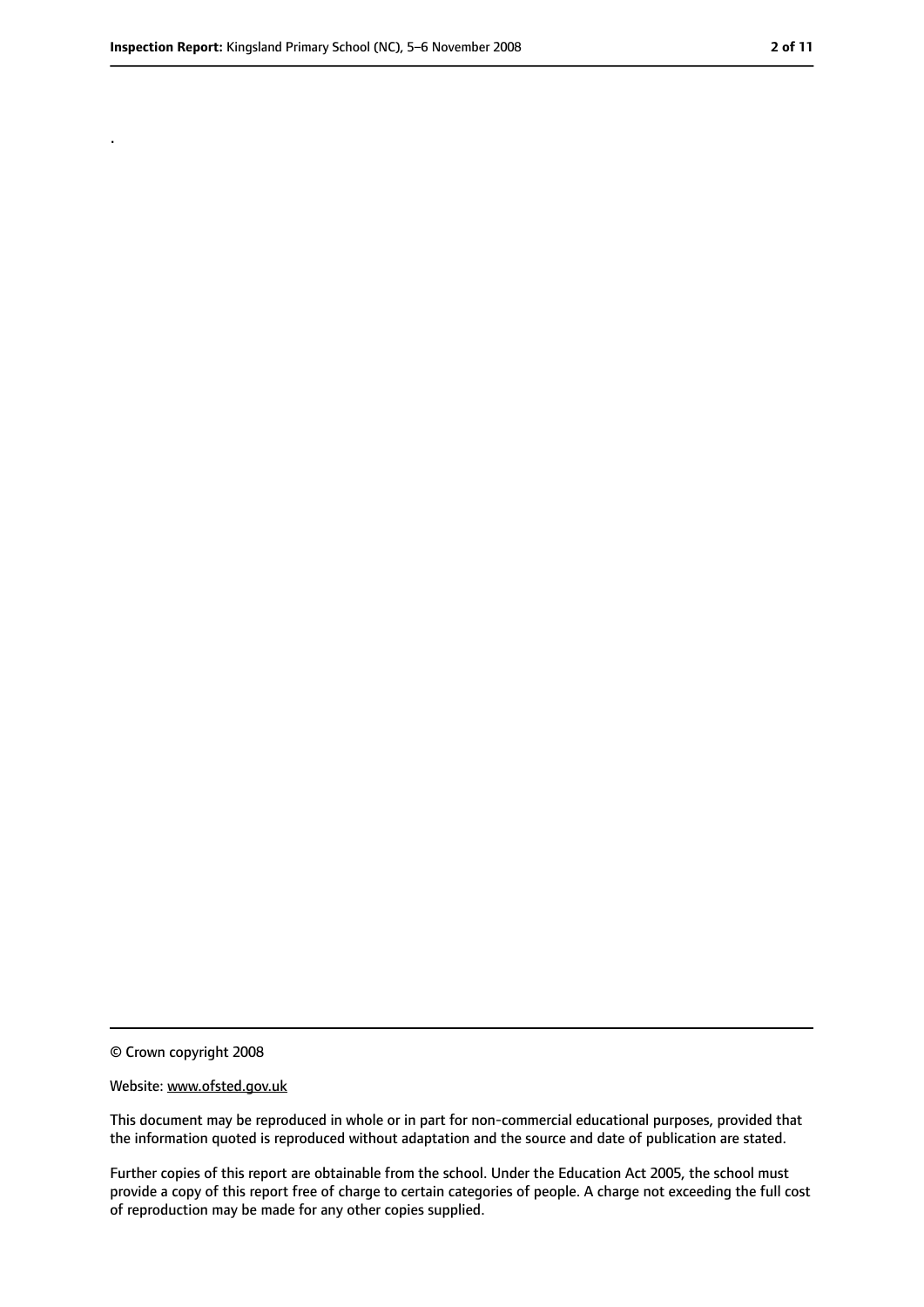## **Introduction**

The inspection was carried out by two Additional Inspectors.

#### **Description of the school**

This is an average-sized school, situated on the northern edge of Birmingham. The vast majority of pupils are of White British heritage with only a small number of ethnic minority pupils. The proportion of pupils with learning difficulties and/or disabilities is above average and the proportion of pupils eligible for free school mealsis well above average. In May 2008, the school moved into a new building on the same site. In the past, there has been a high turnover of staff but staffing is now more stable. Early Years Foundation Stage (EYFS) consists of a Nursery and two Reception classes. An independent provider runs a breakfast club and an after-school club on the site. The school is part of a small Education Action Zone. The school benefits from an on-site community provision, the Bandywood Project. The school bid for 'Awards for All' (Lottery funded) has helped Bandywood provide healthy eating/cooking workshops for families. supports activities for school children (5 to 16) in the holidays, very young children and adults in the immediate locality.

#### **Key for inspection grades**

| Grade 1 | Outstanding  |
|---------|--------------|
| Grade 2 | Good         |
| Grade 3 | Satisfactory |
| Grade 4 | Inadequate   |
|         |              |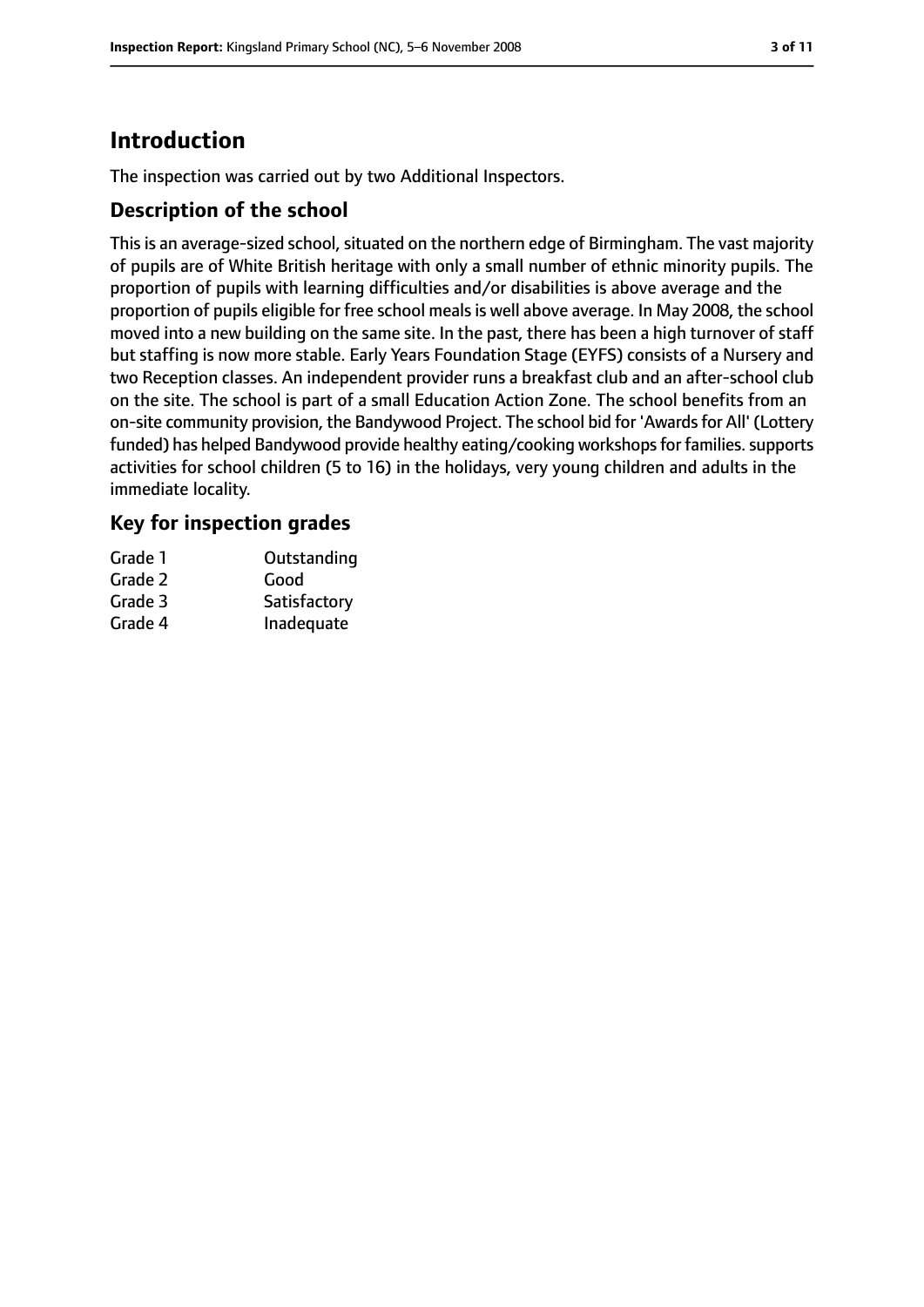### **Overall effectiveness of the school**

#### **Grade: 3**

This is a satisfactory school. A new building and new staff have provided a surge of optimism and improved the climate for learning, pupils' behaviour and their attitudes to school. Progress is satisfactory overall. Children join the school with skills and knowledge below those expected of three and four-year-olds, especially in language development and personal and social skills. Some children in the Nursery go on to other schools and a few children enter the Reception class without having the benefit of the Nursery provision. Consequently, and because provision in EYFS is satisfactory, a large majority of children are still at below average levels when they transfer to Year 1. These children need constant consolidation in order to make their learning secure and, as a result, progressisslow and standards at the end of Year 2 are below the national average in reading and mathematics, particularly for boys and more able pupils. However, unvalidated data show by the time they leave Year 6, progress has accelerated to such an extent that standards are above average in English and mathematics, with an above average number of pupils attaining higher levels, and in line with national standards in science. This represents a major improvement from 2007 when English and mathematics were in line with the national average but science had been below the national average for three years running.

Teaching is satisfactory overall. It is good in Key Stage 2 and satisfactory in EYFS and Key Stage 1, where progress is slow. There are examples of good and outstanding practice, but these are not yet sufficiently widespread to ensure pupils' good progress in all parts of the school. Where teachers' expectations are not high enough and the use of assessment information is not effective, lessons lack sufficient pace and challenge, particularly for the more able. Pupils do not always have clear information about how well they are doing or precise guidance on what they need to do next to reach challenging individual targets and this slows progress. Outings, extra-curricular activities and visiting artists bring a richness and enjoyment to the satisfactory curriculum. While developments in the science curriculum have improved standards, particularly for girls at the end of Year 6, initiatives to raise attainment in reading and mathematics in Years 1 and 2 have yet to be reflected in improved achievement and standards.

Parents recognise that strong pastoral care results in pupils' good personal development and well-being. The school is a happy, harmonious community where behaviour is good. Pupils thoroughly enjoy school and are confident that staff will help them when problems arise. Systems are securely in place to ensure that pupils are safe and secure in school, and to support those who are vulnerable or have particular needs. Reflecting the views of many others, one parent said, 'My son enjoys school and I am never worried about him because I know he is well looked after.'

The headteacher has established a clear vision that has united everyone in a desire to get the best for pupils. The school has a secure view of its own strengths and weaknesses but does not yet have a strong enough system of monitoring and evaluation at all levels and this limits pace of school improvement. Despite the fact that attendance is still not as high as it could be, the school has worked hard to successfully address the issues of the previous inspection. This, together with improved achievement and standards at the end of Year 6, particularly in science, indicates the school's satisfactory capacity to improve further.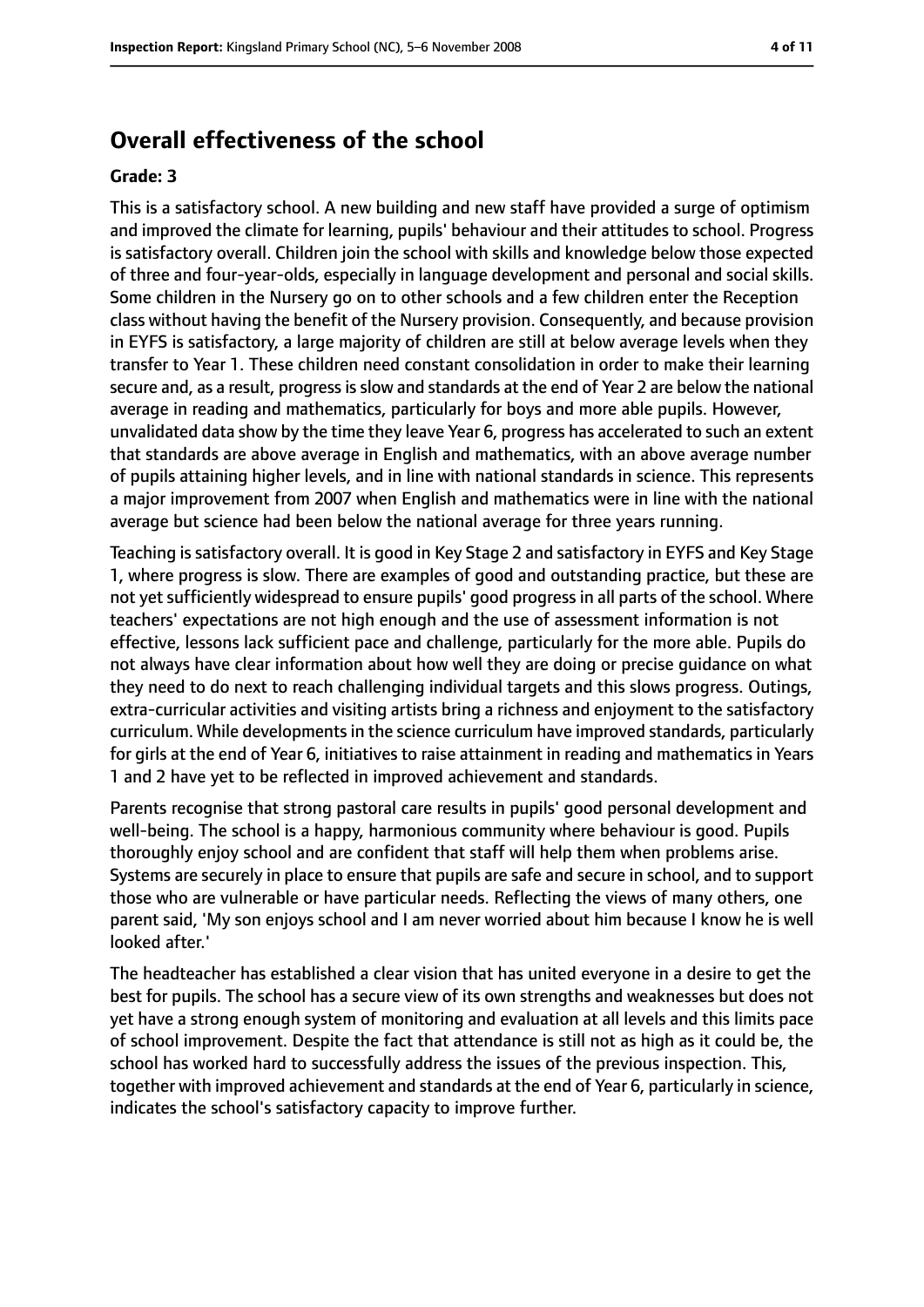### **Effectiveness of the Early Years Foundation Stage**

#### **Grade: 3**

The strength of the welcoming environment, throughout the Nursery and Reception classes, successfully promotes children's welfare and gives children the security to become confident learners. Well-planned pre-school home visits provide vital links with parents, helping them to become increasingly active participants in their children's learning. Children quickly settle into routines and are keen to do what is expected. They enjoy the interesting activities on offer, for example using glitter with great delight to create a large, colourful picture of fireworks, but because the outdoor area is small and not covered, the amount of outdoor learning is limited. Relationships are good and this encourages children to have positive attitudes to learning. Staff interact well with children and encourage them in their work. However, there are times when children have to sit and listen for too long and so do not have enough time to practise and experiment in order to consolidate their learning. Although the teaching of letters and sounds is well planned and the children are taught in small groups, teachers do not always check that all children can hear and say letter sounds before moving on to the next one and so learning is not always as secure as it could be. Although progress is satisfactory, the majority enter Year 1 below the expected levels for their age because so much work has to be done to ensure that the learning is secure.

#### **What the school should do to improve further**

- Accelerate progress of all pupils in Key Stage 1, in reading and mathematics, with a particular focus on the achievement of boys and more able pupils.
- Make sure that pupils have clear information about how well they are doing and have precise guidance on what they need to do next to reach challenging individual targets.
- Develop the capacity of leaders at all levels to improve the quality of teaching and learning and raise achievement. A small proportion of the schools whose overall effectiveness is judged satisfactory but which have areas of underperformance will receive a monitoring visit by an Ofsted inspector before their next section 5 inspection.

### **Achievement and standards**

#### **Grade: 3**

Standards are average overall. Unvalidated data show that in 2008, pupils at the end of Year 6 attained above national average standards in English and mathematics and an above average number of pupils attained the higher levels in these subjects. Standards in science were in line with national average. This represents a major improvement from 2007 when standards in English and mathematics were average, but science had been below the national average for three years running. Children start school at a low base in all areas of learning, but particularly in language and personal and social skills. New knowledge, skills and understanding take time to be consolidated before these children are secure enough to move forward in their learning. Although progress is satisfactory in EYFS and Years 1 and 2, standards at the end of Year 2 are below the national average, particularly in reading and mathematics. Progress accelerates in Years 3 to 6, particularly towards the upper end of the school in those classes where enthusiastic teachers deliver lively lessons which challenge and excite pupils. Effective programmes of learning and support from teaching assistants enable pupils with learning difficulties and/or disabilities to achieve as well as other pupils.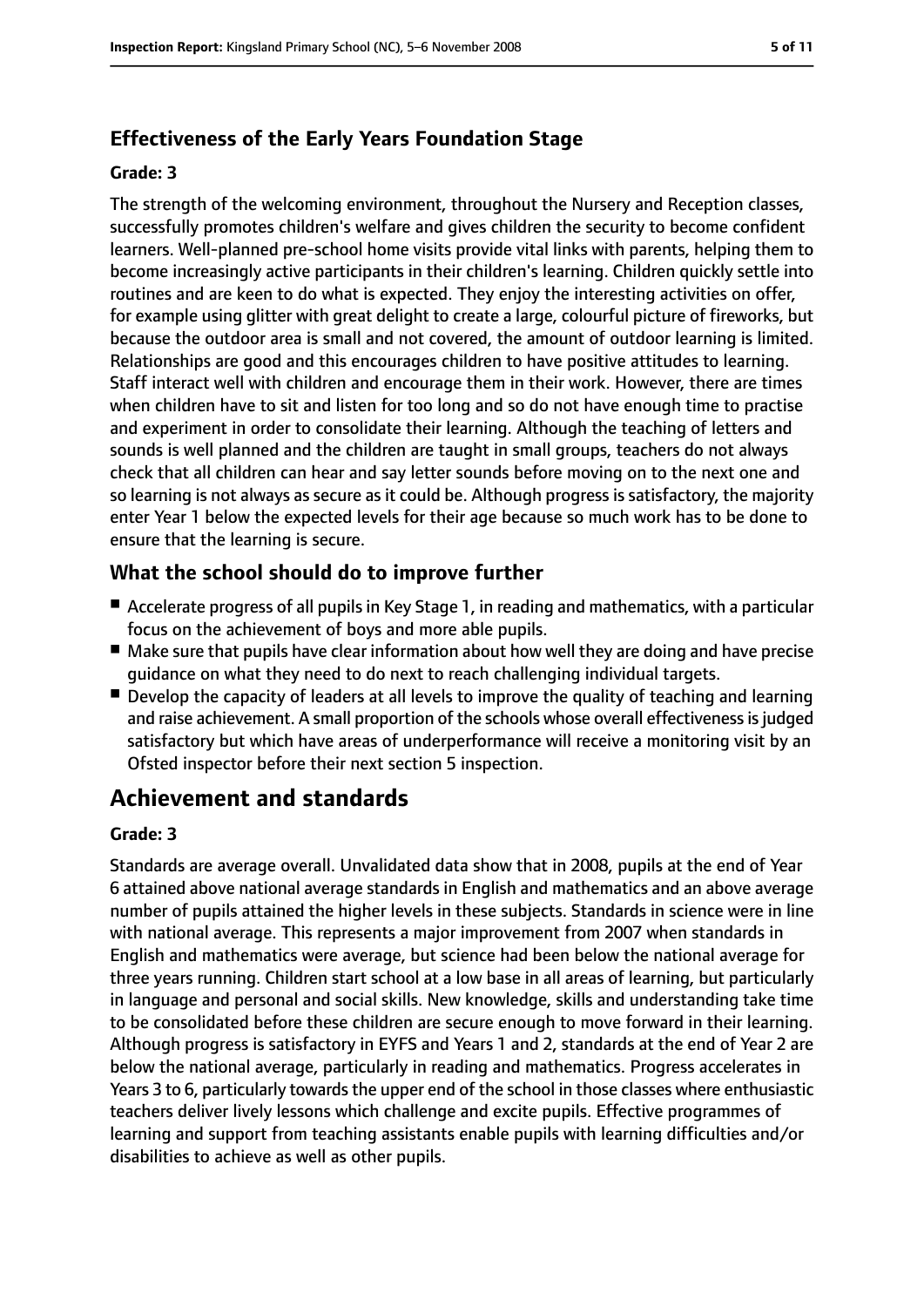### **Personal development and well-being**

#### **Grade: 2**

Pupils' moral and social development is good. They behave considerately and demonstrate positive attitudes to each other, creating a good environment for learning. The school takes their views seriously and they help to take decisions and influence policy, for example the school council. They take responsibility for each other on a day-to-day basis as well as through the 'buddy' system where they help their peers to socialise well and oversee each other's safety. Pupils learn about other cultures in Britain and the wider world, and their spiritual development is satisfactory. Attendance levels are average, although the school's current efforts to promote and celebrate good attendance have yet to have their full effect. Pupils adopt healthy lifestyles, both in the choices they make from the school lunch menu and in their enthusiastic take up of sports team and fitness activities such as trampolining. They contribute to the community through fund raising for home and overseas charities and regular performances. They are well prepared for the world of work by their ability to cooperate and work together in teams, although this is not matched fully by their levels of basic skills.

### **Quality of provision**

#### **Teaching and learning**

#### **Grade: 3**

The quality of teaching and learning is satisfactory overall and meets the needs of most learners adequately. The best teaching is in Key Stage 2. In good and excellent lessons, teachers have high expectations. They use a range of activities, lively questioning and friendly competition to engage pupils' interest and enthusiasm. They explain ideas clearly and pupils thrive when there are opportunities to think for themselves, or work in groups to investigate scientific or mathematical concepts. Where lessons are less successful, teachers talk too much, the pace of the lesson slows down, and pupils become restless because they are not being allowed to get on with work or to think for themselves. Pupils with learning difficulties and/or disabilities benefit from the help of additional staff in the classroom. Teachers monitor their progress carefully to ensure that work matches their needs. Here, the school works well with parents, by helping, informing and involving them in their children's learning. Higher attaining pupils, on the other hand, do not benefit from a high enough level of work to draw them out and challenge them to achieve their best.

#### **Curriculum and other activities**

#### **Grade: 3**

A satisfactory, broad and balanced curriculum meets the needs of most learners. Following its own analysis, the school has improved provision for writing and science, leading to higher standards. Weaknesses in art and music provision, identified in the last inspection report, have been tackled successfully. However, the curriculum in mathematics and reading at Key Stage 1 is not structured well enough to raise standards, particularly for boys and higher attaining pupils. The school reflects the needs of its local and wider community, for example by teaching about a range of cultural and religious practices, and learning about wider environmental concerns through off site visits to the specialist 'Forest School' organisation. The curriculum helps the community to be involved through literacy and numeracy workshops and contributes to it through projects such as planting bulbs on land in the area. Pupils learn about the international community through supporting home and overseas aid charities. A strength of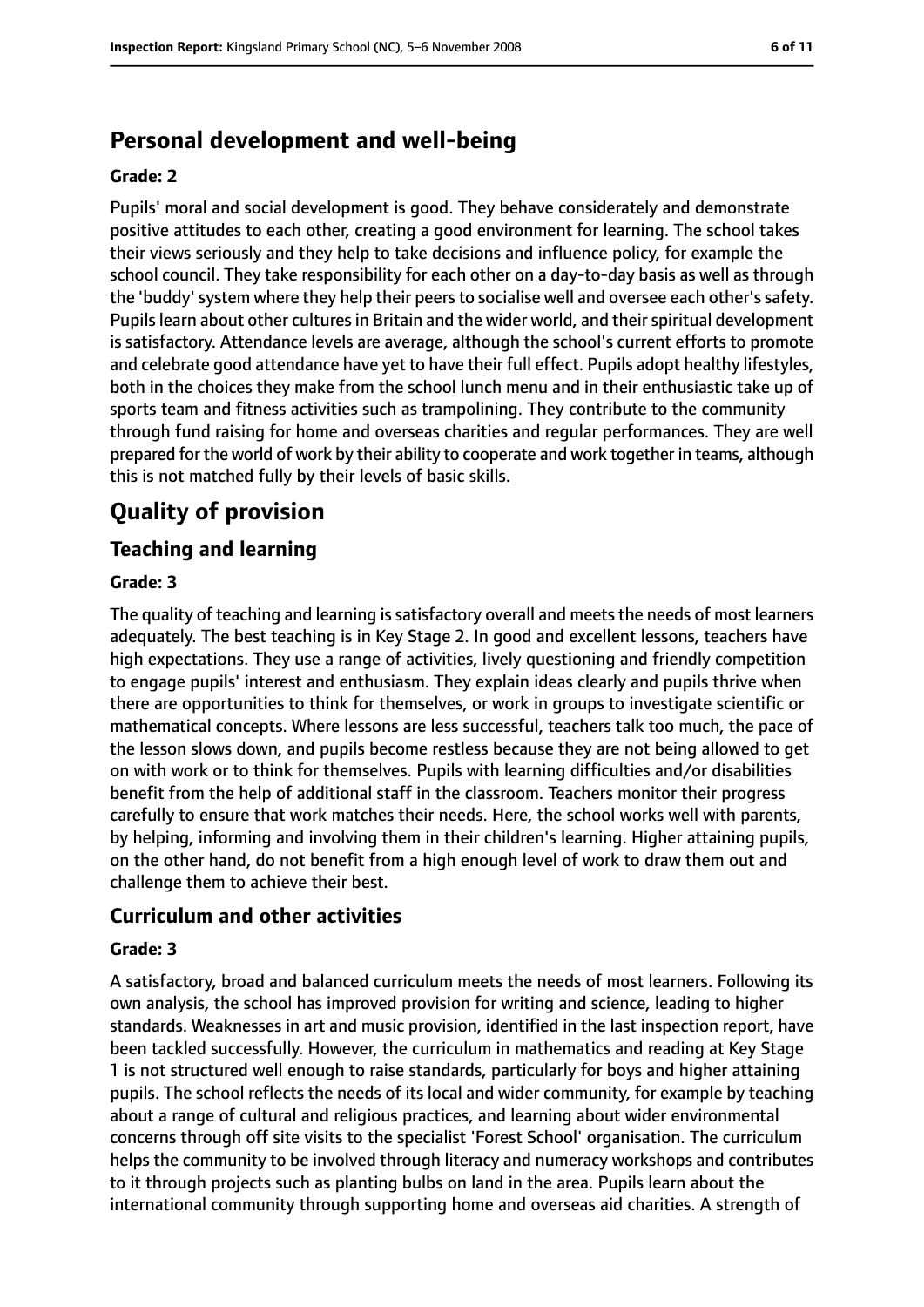the curriculum lies in its range of extra-curricular activities and visits, including a wide range of sporting and fitness activities, visits to local businesses, and provision for pupils to enjoy playing a musical instrument.

#### **Care, guidance and support**

#### **Grade: 3**

Care, guidance and support are satisfactory. The school fully meets requirements for safeguarding pupils. The calm, well-ordered environment is checked for risk and proper safety procedures carried out, so that pupils are safe and secure. There is a low rate of bullying because pupils know how to seek help; any incidents are dealt with rapidly and effectively when they do occur. The school makes good use of outside agencies such as the police and social services and vulnerable children are cared for well. Staff monitor attendance, and make regular links with the minority of families which have difficulties in enabling their children to attend regularly. Pupils' books are marked conscientiously so that they often benefit from written teacher comments on what they have learned. However, they do not receive consistent and precise advice on how well they are doing, and what, specifically, they should be doing, in order to move on and reach challenging individual targets.

### **Leadership and management**

#### **Grade: 3**

The school has a strong sense of community under the effective leadership of the headteacher. Planning for improvement has the right priorities because of sound self-evaluation but is not always sharp enough to drive that improvement forward in the most effective way. The headteacher constantly analyses what needs to be done to raise pupils' achievement further. Other managers'skillsin monitoring and evaluating are developing but are presently too limited to enable them to have a clear understanding of where strengths and weaknesses lie and so support fully improvements in teaching and learning. They have the data about pupils' achievement but they do not all have the analytical skills to see what it is telling them about pupils' progress. This restricts their ability to bring about change for the better for different groups of pupils. Governors are loyal supporters who work hard for the school but do not always have the skills and knowledge to analyse information and so hold the school to account with regard to achievement and standards. The school sets realistic targets for pupils' performance in national tests and these are generally met, reflecting satisfactory progress for most pupils. Good links with parents and other agencies have a positive impact on community cohesion, while work with international charities provides a good opportunity to engage with a global community.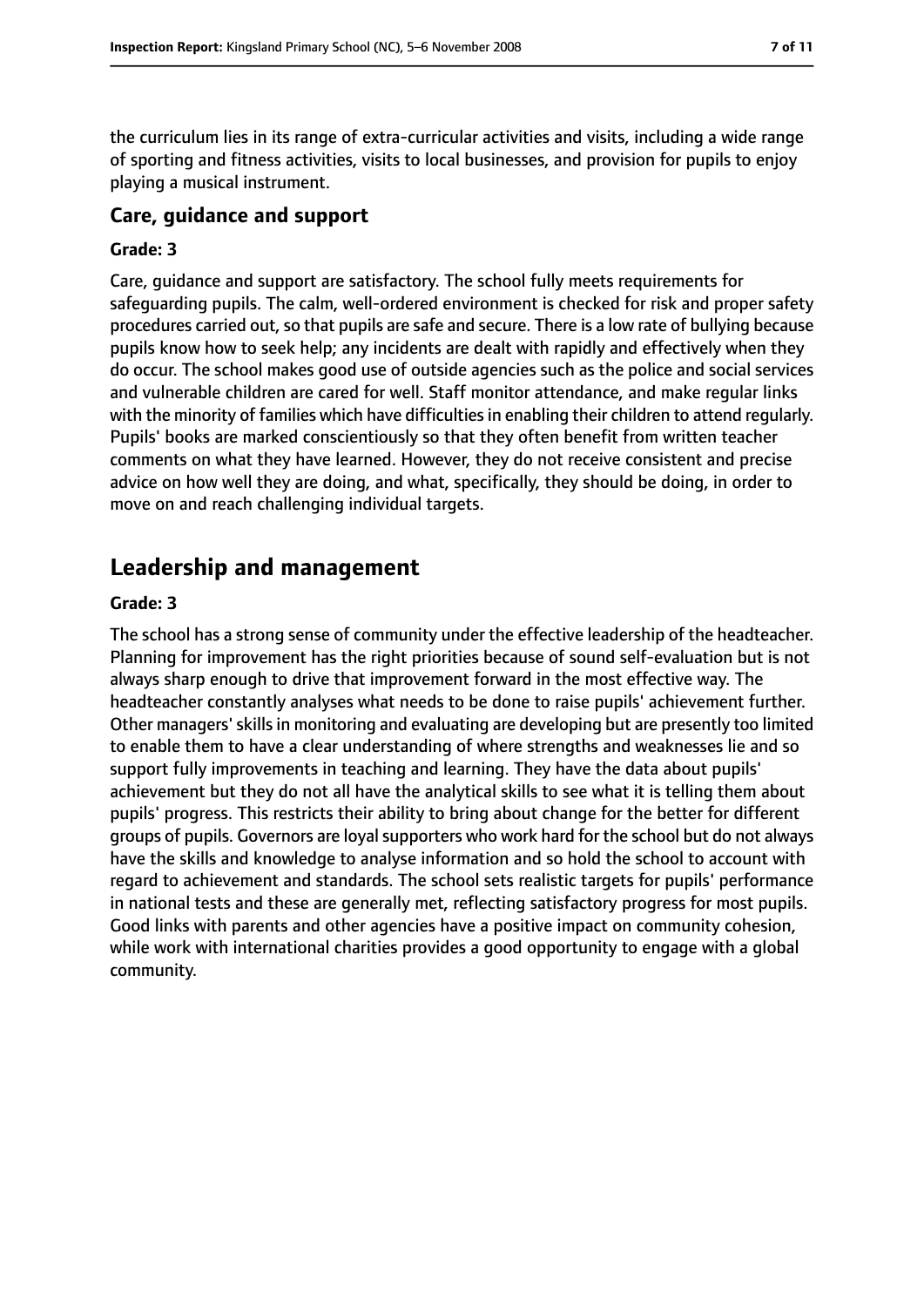**Any complaints about the inspection or the report should be made following the procedures set out in the guidance 'Complaints about school inspection', which is available from Ofsted's website: www.ofsted.gov.uk.**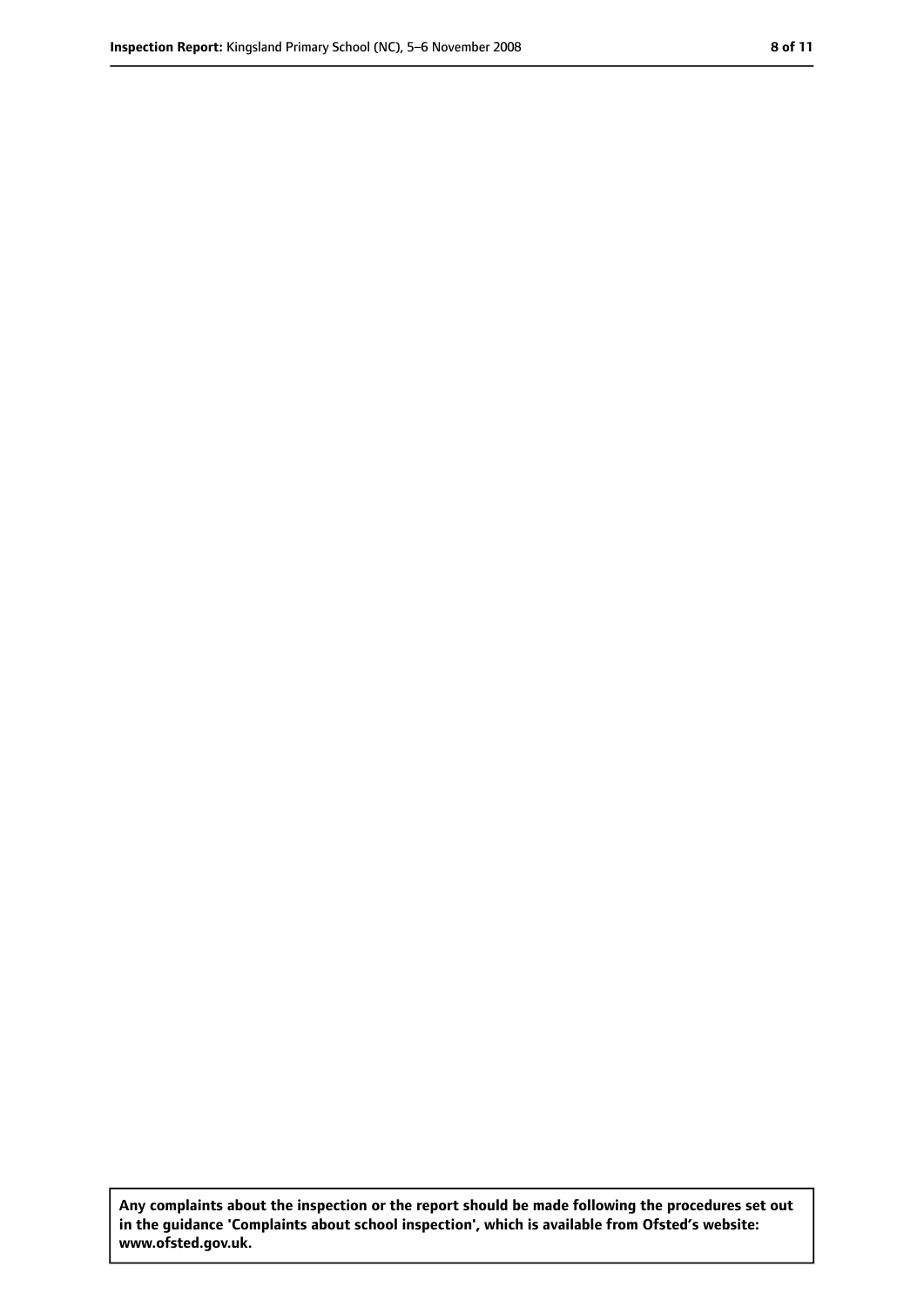## **Inspection judgements**

| ˈ Key to judgements: grade 1 is outstanding, grade 2 good, grade 3 satisfactory, and | <b>School</b>  |
|--------------------------------------------------------------------------------------|----------------|
| arade 4 inadequate                                                                   | <b>Overall</b> |

#### **Overall effectiveness**

| How effective, efficient and inclusive is the provision of<br>education, integrated care and any extended services in meeting the<br>needs of learners? |     |
|---------------------------------------------------------------------------------------------------------------------------------------------------------|-----|
| Effective steps have been taken to promote improvement since the last<br>inspection                                                                     | Yes |
| How well does the school work in partnership with others to promote learners'<br>well being?                                                            | २   |
| The capacity to make any necessary improvements                                                                                                         |     |

### **Effectiveness of the Early Years Foundation Stage**

| How effective is the provision in meeting the needs of children in the<br><b>EYFS?</b>       |  |
|----------------------------------------------------------------------------------------------|--|
| How well do children in the EYFS achieve?                                                    |  |
| How good are the overall personal development and well-being of the children<br>in the EYFS? |  |
| How effectively are children in the EYFS helped to learn and develop?                        |  |
| How effectively is the welfare of children in the EYFS promoted?                             |  |
| How effectively is provision in the EYFS led and managed?                                    |  |

#### **Achievement and standards**

| How well do learners achieve?                                                                               |  |
|-------------------------------------------------------------------------------------------------------------|--|
| The standards <sup>1</sup> reached by learners                                                              |  |
| How well learners make progress, taking account of any significant variations<br>between groups of learners |  |
| How well learners with learning difficulties and/or disabilities make progress                              |  |

<sup>&</sup>lt;sup>1</sup>Grade 1 - Exceptionally and consistently high; Grade 2 - Generally above average with none significantly below average; Grade 3 - Broadly average to below average; Grade 4 - Exceptionally low.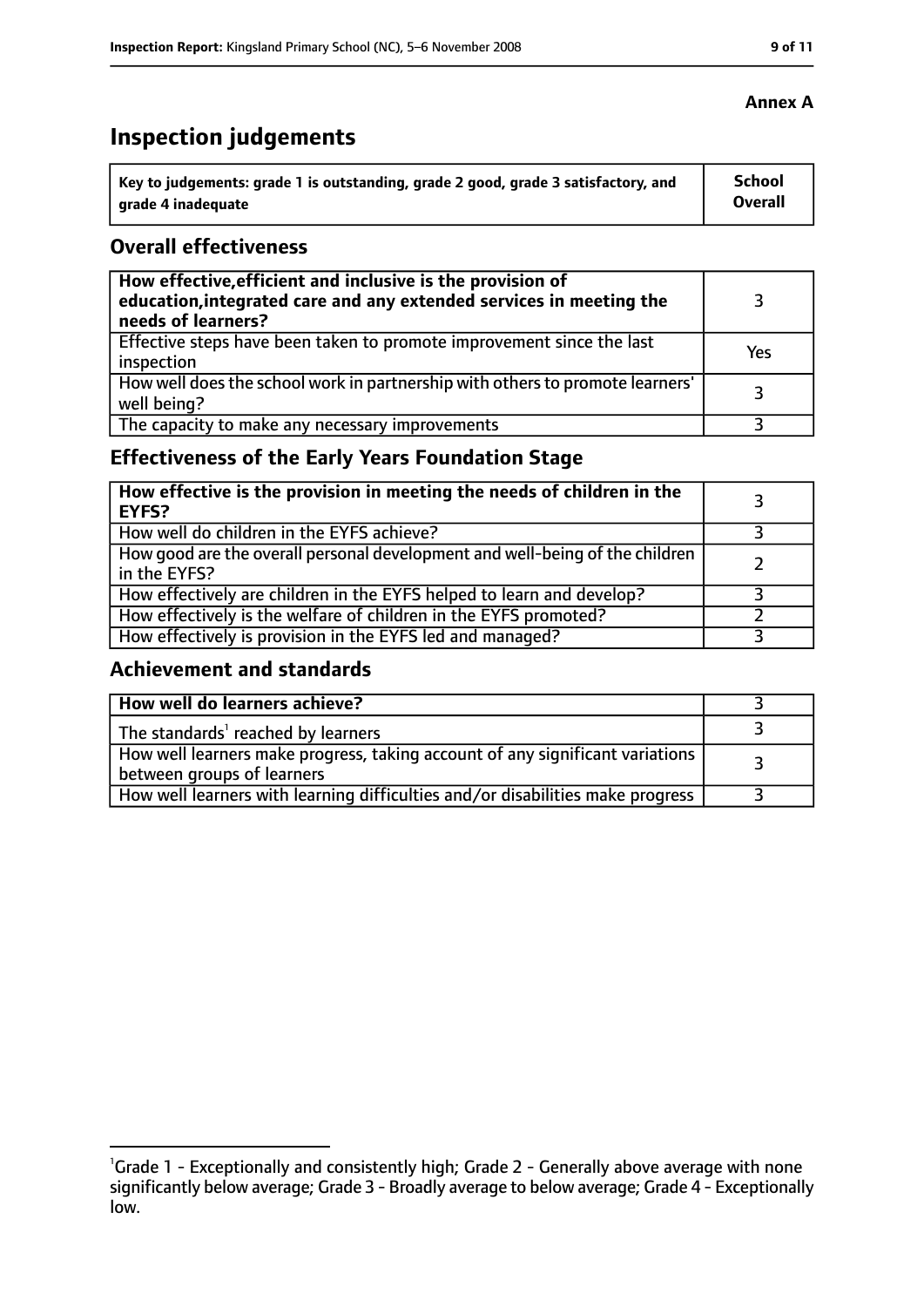### **Personal development and well-being**

| How good are the overall personal development and well-being of the<br>learners?                                 |   |
|------------------------------------------------------------------------------------------------------------------|---|
| The extent of learners' spiritual, moral, social and cultural development                                        |   |
| The extent to which learners adopt healthy lifestyles                                                            |   |
| The extent to which learners adopt safe practices                                                                |   |
| The extent to which learners enjoy their education                                                               | २ |
| The attendance of learners                                                                                       |   |
| The behaviour of learners                                                                                        |   |
| The extent to which learners make a positive contribution to the community                                       |   |
| How well learners develop workplace and other skills that will contribute to<br>their future economic well-being |   |

## **The quality of provision**

| $\mid$ How effective are teaching and learning in meeting the full range of<br>  learners' needs?       |  |
|---------------------------------------------------------------------------------------------------------|--|
| How well do the curriculum and other activities meet the range of needs and<br>  interests of learners? |  |
| How well are learners cared for, quided and supported?                                                  |  |

### **Leadership and management**

| How effective are leadership and management in raising achievement<br>and supporting all learners?                                              |           |
|-------------------------------------------------------------------------------------------------------------------------------------------------|-----------|
| How effectively leaders and managers at all levels set clear direction leading<br>to improvement and promote high quality of care and education |           |
| How effectively leaders and managers use challenging targets to raise standards                                                                 | 3         |
| The effectiveness of the school's self-evaluation                                                                                               | 3         |
| How well equality of opportunity is promoted and discrimination eliminated                                                                      |           |
| How well does the school contribute to community cohesion?                                                                                      | 3         |
| How effectively and efficiently resources, including staff, are deployed to<br>achieve value for money                                          | 3         |
| The extent to which governors and other supervisory boards discharge their<br>responsibilities                                                  | 3         |
| Do procedures for safequarding learners meet current government<br>requirements?                                                                | Yes       |
| Does this school require special measures?                                                                                                      | No        |
| Does this school require a notice to improve?                                                                                                   | <b>No</b> |